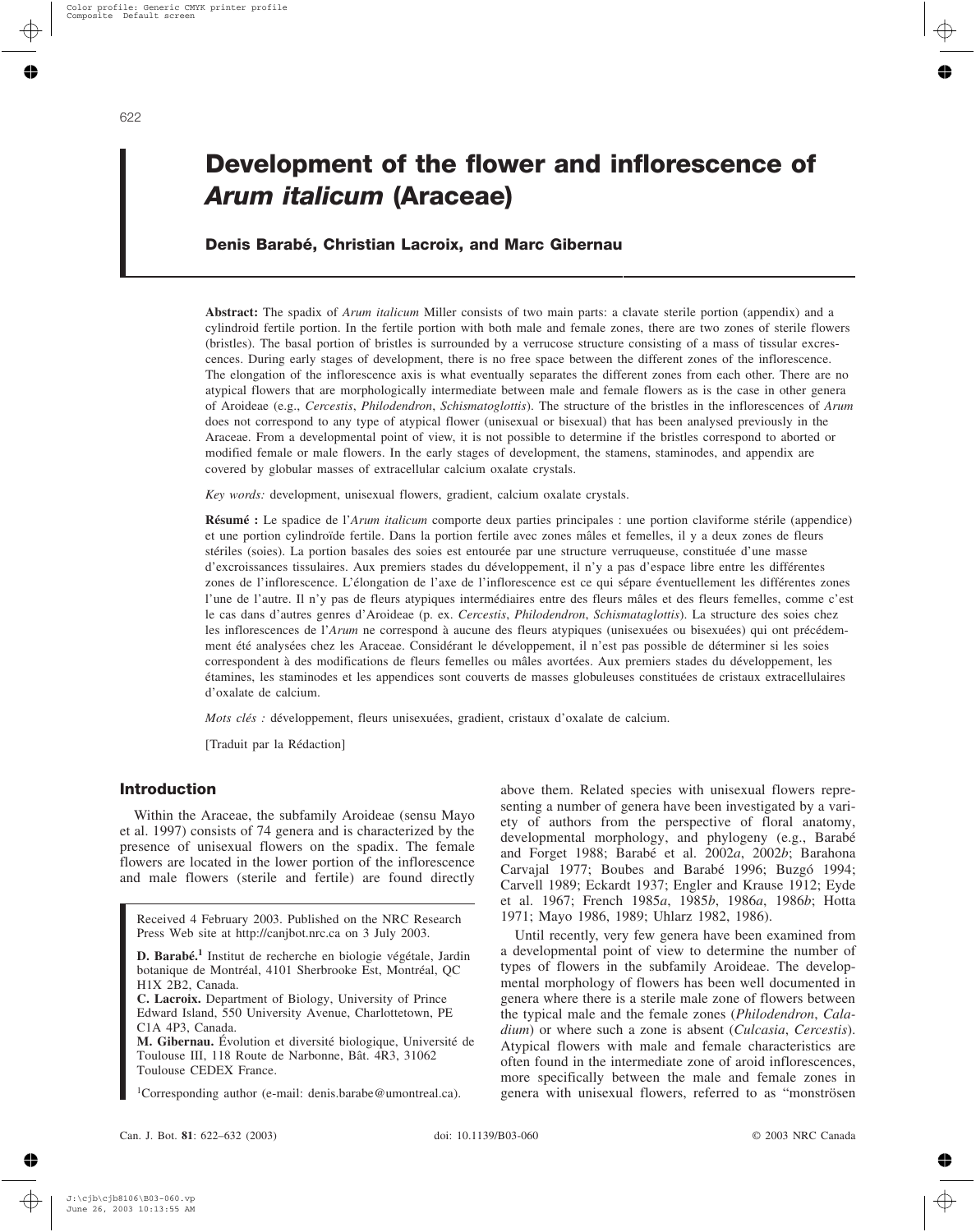Blüten" by Engler and Krause (1912). To date, two developmental patterns of atypical bisexual flowers have been recognized: the *Philodendron* type and the *Cercestis* type (Barabé and Lacroix 1999, fig. 45). These two types of flowers seem to correspond to two different evolutionary trends (Barabé et al. 2002*a*). In the *Philodendron* type, atypical bisexual flowers generally consist of functional carpels and staminodes inserted on the same whorl. In the *Cercestis* type, the atypical bisexual flowers are characterized by a functional or nonfunctional gynoecium surrounded by a few (one to five) vestigial stamens on a separate whorl (Barabé and Bertrand 1996, fig. 30). There are no studies, however, that have examined what happens developmentally in taxa where there is a sterile zone between the male and female flowers and another one above the male zone, as occurs, for example, in the genus *Arum*. The lack of floral developmental studies in the Araceae is due in great part to the difficulty in obtaining enough material to document the range of early stages of development (Barabé and Lacroix 2001). However, we were recently able to obtain enough samples of *Arum italicum* Miller at different stages of development to extend our survey of the group.

Studies dealing with thermogenesis, pollination, sexual mass allocation, or flowering dynamics of *A. italicum* have recently been published (e.g., Méndez 1998, 1999, 2001; Méndez and Diaz 2001; Albre et al. 2003). However, there are few publications that provide information on anatomy or developmental morphology of flowers and inflorescences in the genus *Arum* (Eckardt 1937; Nougarède and Rondet 1981). Eyde et al. (1967) and Hotta (1971) did not address this problem in their anatomical survey of the flowers of different genera of Araceae. In their study of vegetative development in *A. italicum*, Nougarède and Rondet (1981) presented a few photographs of young inflorescences without elaborating on floral development. Although the floral morphology of different species of *Arum* was described in detail in a thorough taxonomic study (Boyce 1993), an analysis of floral development is still lacking and is needed to determine the exact nature of different types of sterile organs present in the inflorescence.

In the present study, we will assess whether the different floral types on the inflorescence of *Arum* can be integrated into the developmental patterns recognized in the subfamily Aroideae.

Developmental studies often reveal particular features that are not visible on fully developed organs. This shortcoming was the case in a previous study when the accumulation of extracellular calcium oxalate crystals on anthers in *Philodendron* was observed (Barabé and Lacroix 2001). We present additional evidence for the presence of extracellular calcium oxalate crystals, this time in *Arum*. The mode of release of oxalate crystals is also compared with that of *Philodendron* from a developmental perspective.

The specific goals of this study are to (*i*) to compare the development of flowers of *Arum* with that of other genera to further characterize the range of floral developmental morphology in the subfamily Aroideae and (*ii*) further document poorly known developmental features in the genus *Arum* such as the release of calcium oxalate crystals by floral organs.

## **Materials and methods**

#### **Plant material**

Specimens of *A. italicum* used for this study were collected in France (Campus of the Université Paul Sabatier, Toulouse) in October 2001 (voucher specimen deposited at MT: *Barabé 181*). Inflorescences at various stages of development were collected, dissected under a stereomicroscope to expose the spadix, and fixed in formalin – acetic acid – alcohol (1:1:9 by volume) and later transferred and stored in 70% ethanol.

#### **Scanning electron microscopy**

Thirty-seven samples of *A. italicum* were dehydrated in a graded ethanol series to absolute ethanol. They were then dried in a LADD model 28000 critical point dryer using  $CO<sub>2</sub>$ , mounted on metal stubs, and grounded with conductive silver paint. Specimens were sputter-coated with gold–palladium to approximately 30 nm using a Denton Vacuum Desk II sputter-coater and viewed with a Cambridge S604 scanning electron microscope with digital imaging capabilities (SEMICAPS®).

For a description of the different morphological features, we follow the terminology of Boyce (1993).

## **Results**

#### **Mature structures**

The spadix of *A. italicum* has a length ranging from 5.2 to 18 cm. It consists of two main parts: a clavate sterile portion (appendix) measuring 3–14 cm in length and a fertile portion representing approximately 1–4 cm of the length of the inflorescence. The base of the appendix (the stipe) is elongated and thinner than the rest.

The zone of female flowers is located at the base of the spadix. Each pistillate flower consists of a naked, sessile, oblong–ovoid gynoecium with a unilocular multiovulate ovary. The discoid stigma (Fig. 1A) is covered by elongated papillae.

In the fertile portion, there are two zones of sterile cream-coloured flowers (bristles) (Figs. 1B and 1C). The upper zone (0.2–0.5 cm long), consisting of two to five rows of bristle-like staminodes, is located above staminate flowers. The staminodes are 3.5–5 mm long, cream coloured, filiform, and flexuous (Fig. 1C). The basal portion of each staminode is surrounded by a verrucose structure consisting of a mass of tissular excrescences (Figs. 1E and 1F). Each of these excrescences looks like a small undifferentiated callus. The lower zone of bristles (0.1–0.3 cm long), termed "bristle-like pistillodes", consists of one or two rows of atypical flowers and is located between the female zone (0.2–3.3 cm long) and the male zone (0.3–1 cm long). Like the staminodes, the surface of the basal portion of each pistillode is covered by tissular excrescences (Fig. 1B).

In *A. italicum*, early stages of development (see section on development) show that a single staminate flower consists of three fused anthers. The thecae are joined by a very short slender connective (Fig. 1D). Anthers and connective are yellowish in colour and dehiscence is achieved through a longitudinal slit (Fig. 1D).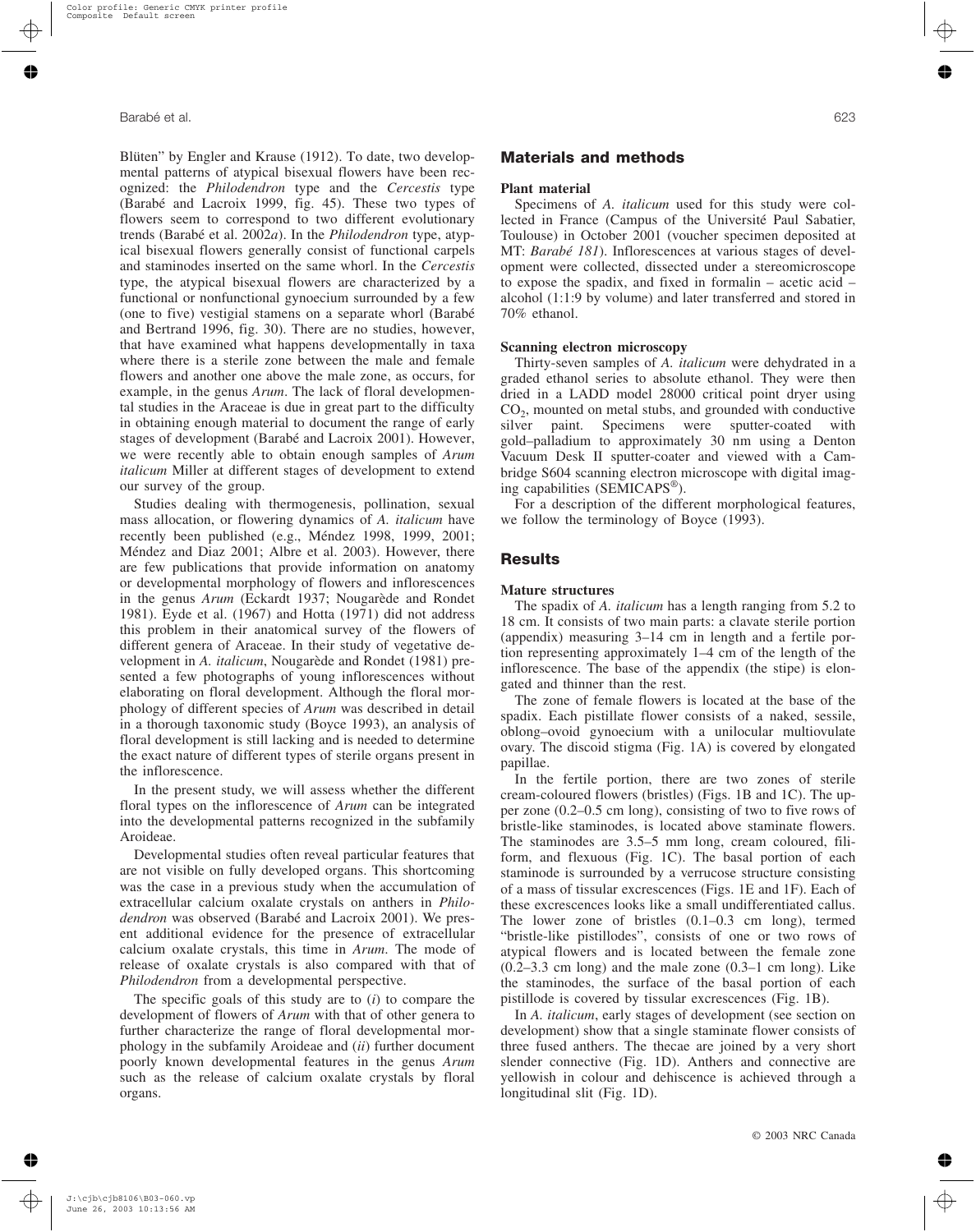**Fig. 1.** Mature structures on inflorescence of *Arum italicum*. (A) Stigmatic surface of a mature female flower. Arrows indicate filiform papillae. Bar = 300 µm. (B) Atypical flower located between the male (above) and female (below) zones. Note the verrucose surface of the basal portion of structure (arrows). Bar =  $300 \mu m$ . (C) Intermediate zone between bristles (B) and the male (M) floral zone. Arrows point to the verrucose surface of the basal portion of the bristles. Bar = 75 µm. (D) Mature stamen with four pollen sacs (ps) prior to dehiscence. Arrows indicate the location of the zone of dehiscence. Bar = 300 µm. (E) General view of the zone of bristles. Bar = 750  $\mu$ m. (F) Closeup of the basal portion of the bristles showing the callus-like appearance of the tissue. Bar = 150  $\mu$ m. (G) High magnification of the surface of the epidermis of the mature appendix. Note the peg-like appearance of the cells. Bar = 75  $\mu$ m. (H) Top view of a stomate (arrow) on the surface of the mature appendix. Bar = 75  $\mu$ m.

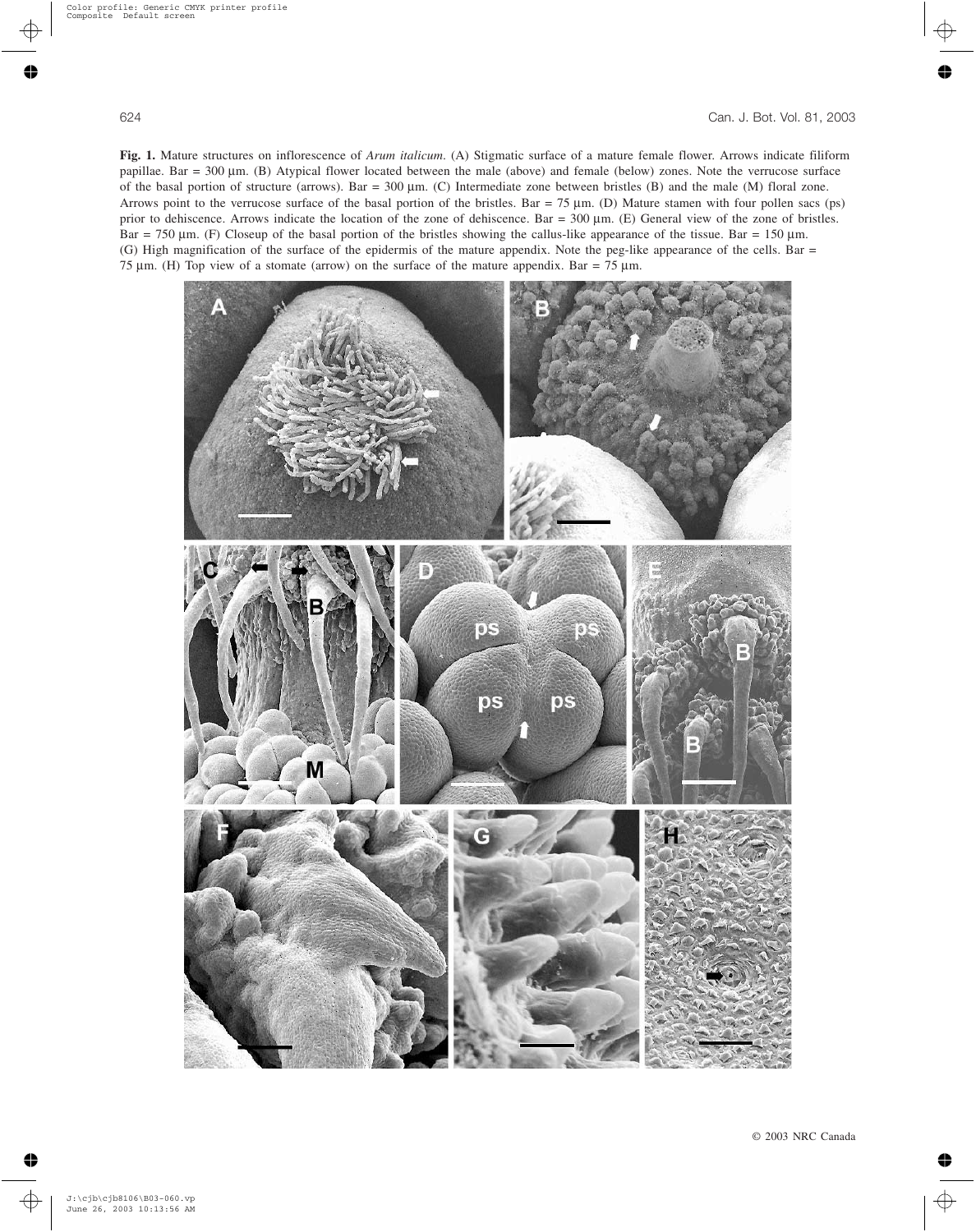#### **Development**

During early stages of development, the inflorescence consists of a more or less cylindrical fertile portion in the lower half and an elongated conical sterile portion in the upper half (Fig. 2A). The upper portion corresponds to the sterile appendix that will develop subsequently. At the developmental stage represented in Fig. 2A, the female zone, located at the very base of the inflorescence, and the male zone represent approximately 45% of the total length of the inflorescence. The zone of bristle-like staminodes, located above the male zone, occupies only 5% of the total length of the inflorescence (Fig. 2B). The staminate floral primordia are arranged irregularly on the surface of the inflorescence. The zone of bristle-like pistillodes is not visible at this stage. The female primordia, on the other hand, form a more or less regular lattice on the surface of the inflorescence (Fig. 2B). The rest of the inflorescence (approximately 50%) consists exclusively of a sterile appendix. The lower portion of the structure is more tapered just above (arrow in Figs. 2A and 5A) the sterile zone. This narrowing corresponds to the location of a stipe that will develop subsequently. During the development of the inflorescence, the area occupied by the sterile appendix (including stipe) will increase considerably (i.e., 65% of the total length of the inflorescence). During early stages of development, there is no free space between the different zones of the inflorescence (Figs. 2A and 2B). The elongation of the inflorescence axis is what eventually separates the different zones from each other (Fig. 1C).

## *Female flowers*

During early stages of development, the female floral primordia have a more or less cylindrical shape (Fig. 2C). The development of the ovarian cavity results from the growth of the meristematic tissue located at the periphery of the floral primordium (Figs. 2A and 2C). The growth of the ovary wall subsequently closes up the ovarian cavity (Figs. 2B and 2D). During later stages of development, the floral primordia like the stamens come in contact with each other as they expand. They eventually occupy all of the available space between flowers (Fig. 2B). The hole that is visible in the upper part of the ovary (Fig. 2B) corresponds to the location of the stigma that will form at a later stage of development (Fig. 1A).

## *Staminate flowers*

The number of stamens per flower is very difficult to determine with certainty. However, some flowers consisting of three stamen primordia (Fig. 3A) were observed. The stamens look like prominent protuberances during early stages of development (Fig. 3A) and quickly come into contact with each other as they expand (Fig. 3B). They eventually occupy all of the available space between the flowers (Fig. 3C). During these later stages of development, the location of each of the pollen sacs is visible (Figs. 3C and 3D). On mature stamens, the future location of the dehiscence pores becomes recognizable (Fig. 1D). The surface of the epidermal cells is smooth (Figs. 1D and 3E).

On young stamens, the connective is often topped by a mass of extracellular calcium oxalate crystals (Fig. 3E), as described by Barabé and Lacroix (2001). The release of the oxalate crystals occurs before the stamens and stigmas are fully mature. During early stages of development, the calcium oxalate package appears to be covered by the cuticle, and the growth of the oxalate package eventually breaks through that cuticular cover (Fig. 3F).

#### *Bristle-like staminodes*

During early stages of development, a continuous rim of meristematic tissue forms just above the zone of male flowers (Figs. 4A and 4B). Structures that correspond to stamen primordia are often united to the rim on the side of the male zone (Fig. 4B). Following this stage, one or two rows of staminodal primordia will be initiated just above the meristematic rim (Figs. 4C and 4D). After the initiation of the first row of staminodes (Fig. 4C), a series of staminodes will emerge from the meristematic rim (Fig. 4E). During early stages of development, the staminodal primordia have a conical shape (Figs. 4E and 4F). During subsequent stages, they elongate, become flattened, and rapidly acquire their filiform and flexuous morphology (Fig. 4F).

#### *Bristle-like pistillodes*

In the intermediate zone located between the female zone and the male zone, structures that look like pistillodes can be observed. During early stages of development, the pistillodes have a conical shape (Figs. 2B and 2E) that will persist in mature stages. The morphological nature of these structures remains very difficult to determine.

#### *Appendix*

The sterile appendix becomes elongated and cylindrical in shape early in development (Fig. 5A). In young inflorescences, the stipe is separated from the upper portion of the sterile appendix where the structure is narrowest (Fig. 5A). During early stages of development, the surface of the sterile appendix is more or less verrucose (Fig. 5B). At the base of the appendix (Fig. 5C), extracellular oxalate crystals can be observed (Figs. 5C and 5D). These exudates form globular masses of hemispherical shape on the surface of the epidermis (Fig. 5C).

The release of the oxalate crystals occurs before the appendix reaches maturity. In *A. italicum*, the accumulation of extracellular calcium oxalate crystals occurs in the very early stages of development of stamens, staminodes, and the sterile appendix, when an inflorescence is approximately 6% of its final size. When the cuticle splits, crystals are liberated and become widespread on the surface of the male and sterile portions of the inflorescence. In the female zone, few crystals were observed. They probably originated from the upper zones.

The presence of elongated pegged cells and stomata can be observed on the surface of the sterile appendix (Fig. 1H).

## **Discussion**

#### **Extracellular calcium oxalate crystals**

Extracellular crystal deposition is a characteristic feature of many lichens (Garty et al. 2002) and gymnospermous species (Pennisi et al. 2001; Oladele 1982; Fink 1991*a*). In angiosperms, the presence of extracellular calcium oxalate crystals was reported for Casuarinaceae (Berg 1994),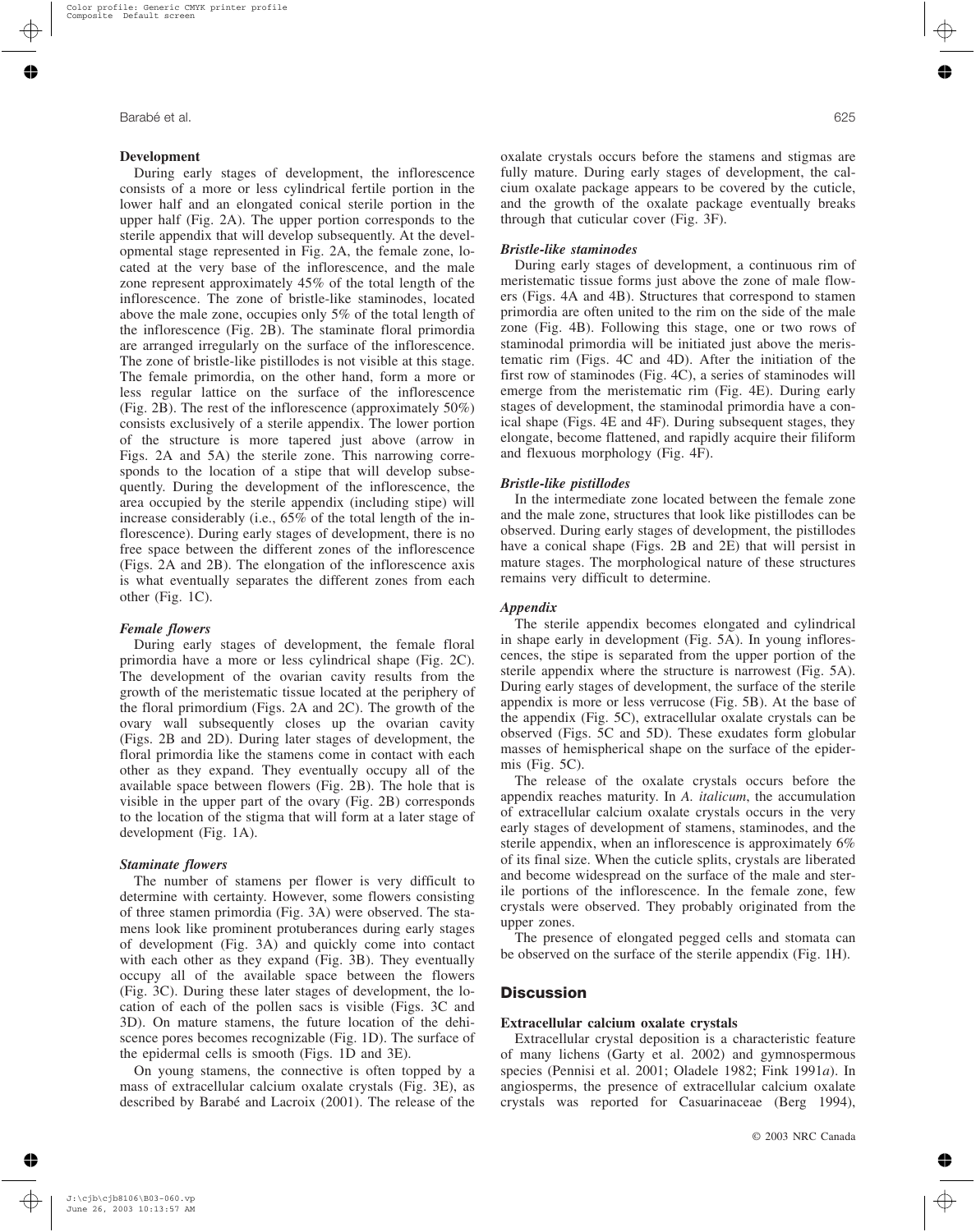**Fig. 2.** General view of inflorescence and early stages of development of *Arum italicum* female flowers. (A) Early stage of development of the inflorescence showing the appendix (smooth upper portion) and the floral zone (lower portion with floral primordia). The arrow indicates the separation between the appendix proper and the basal stipe portion of the inflorescence. Bar = 750 µm. (B) General view of the floral portion of the inflorescence showing the different types of flowers: B, bristle; M, male flower; F, female flower; arrows, atypical flowers; asterisk, nearly enclosed ovary. Bar = 300  $\mu$ m. (C) Early stage of initiation of female flowers. Bar = 75  $\mu$ m. (D) Development of the ovary wall (O) of female flowers. Arrows point to atypical flowers. Bar = 150 µm. (E) Closeup of two atypical flowers (arrows). Bar =  $75 \mu$ m.

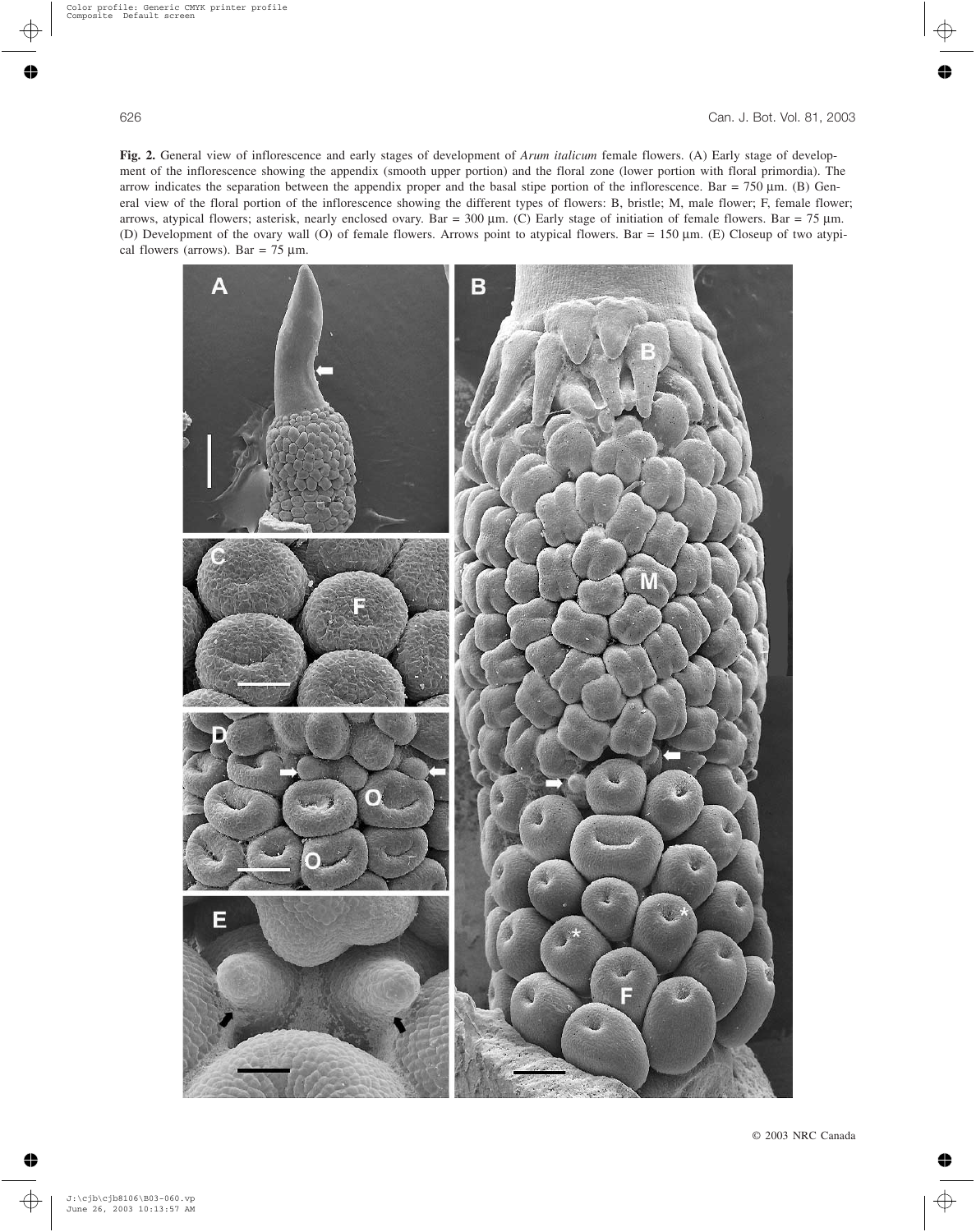**Fig. 3.** Stages of development of *Arum italicum* stamens. (A) Early initiation of stamens (St). Bar = 75 µm. (B) Dense arrangement of stamens (St) at a later stage of development; individual male flowers cannot be distinguished. Bar = 75  $\mu$ m. (C) Early stage of development of pollen sacs (arrows). Bar =  $150 \mu m$ . (D) Nearly mature stamens with well-developed pollen sacs (arrows). Bar =  $300 \mu m$ . (E) Formation of globular mass of calcium oxalate crystals (arrow) on the surface of young stamens. Bar = 75 µm. (F) High magnification of the epidermal surface of a stamen showing a closeup view of the mass of crystals (arrows) before their release. Bar = 15 µm.

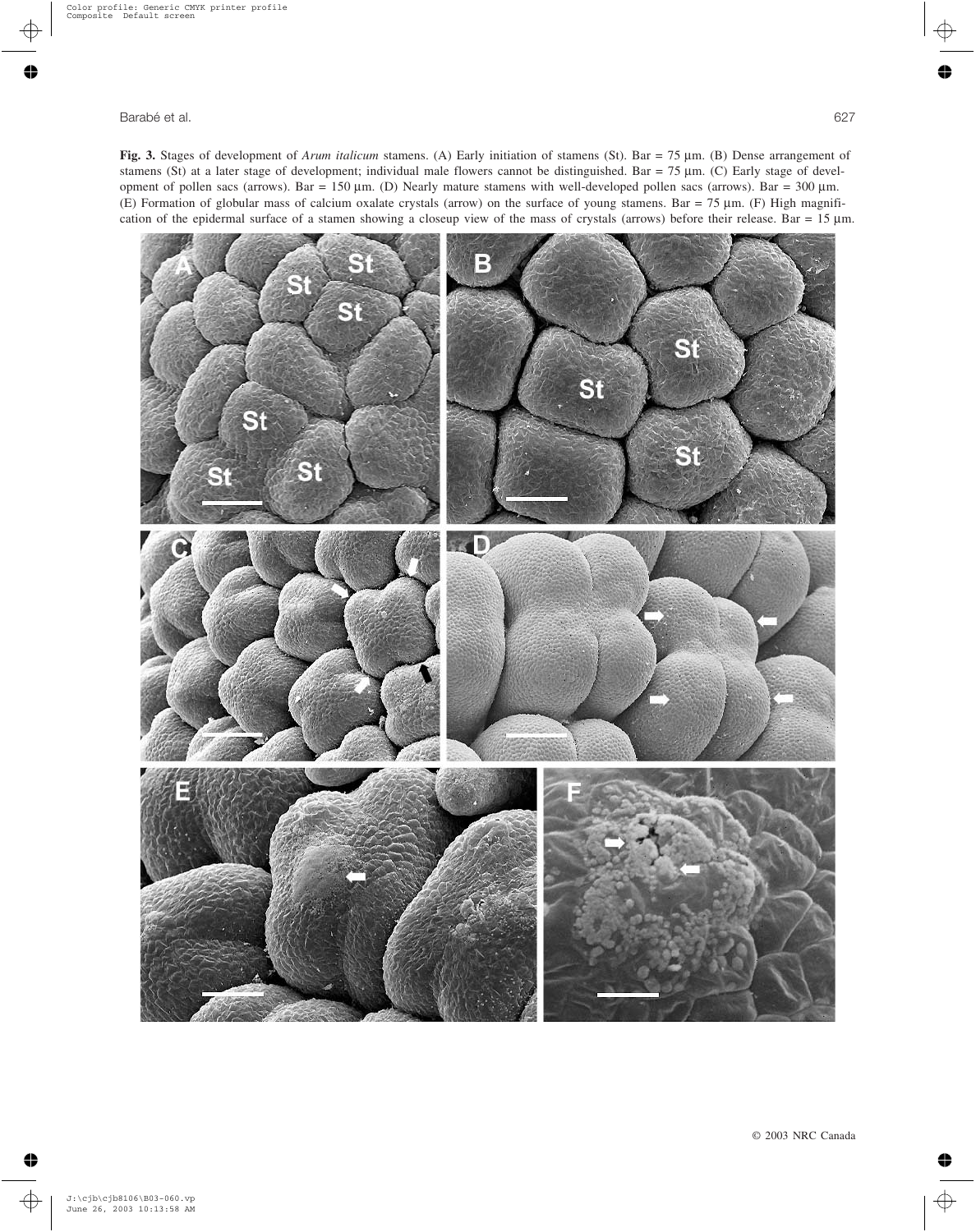**Fig. 4.** Stages of development of *Arum italicum* bristles. (A) Tip of a young inflorescence showing the location of the zone of bristles (arrows). Bar = 300 µm. (B) Initiation of the rim (arrows) above the male zone (M). Bar = 150 µm. (C) Initiation of the first row of bristles (B) above the rim. Bar = 75 µm. (D) Initiation of another whorl of bristles (arrows) above the rim. Bar = 150 µm. (E) Early stage of differentiation of the rim into bristles (arrows). Bar = 150  $\mu$ m. (F) Elongation stage of bristles. Bar = 150  $\mu$ m.



*Gleditsia* (Borchert 1984), *Nymphaea* (Franceschi and Horner 1980; Kuo-Huang 1992), *Draceana* (Fink 1991*b*; Pennisi et al. 2001), and *Sempervivum* (Fink 1991*b*; Vladimirova 1996).

D'Arcy et al. (1996) reported the presence of extracellular calcium oxalate crystals (referred to as oxalate packages) mixed with pollen in some members of Araceae, such as *Anthurium*, *Calla*, and *Zantedeschia*. However, there is no description in this report as to where the oxalate packages are produced, nor is there any indication of the mode of liberation of crystals.

Recent developmental studies have shown that extracellular calcium oxalate crystals are visible on the surface of the apical portion of nearly mature stamens of selected species of *Philodendron* (Barabé and Lacroix 2001). These exudates form a more or less globular mass on the epidermal surface. In all species of *Philodendron* examined to date, the accumulation of extracellular calcium oxalate crystals on the surface of stamens takes place during young stages of development, before the formation of the stigma on female flowers and before the release of pollen. In *Philodendron*, the presence of oxalate packages was not observed on mature stamens when the spathe opened. However, free crystals were observed on the stigmatic surface in *P*. *melinonii* and *P. ornatum* (Barabé and Lacroix 2000). In *A. italicum*, the accumulation of extracellular calcium oxalate crystals also occurs during early stages of development of stamens (Fig. 3E), staminodes, and the sterile appendix (Fig. 5C). As in *Philodendron*, the oxalate packages accumulate under the cuticular surface and form a flattened globular mass (Fig. 3E). The extracellular calcium oxalate crystals observed in these genera are similar to those reported for *Wel-*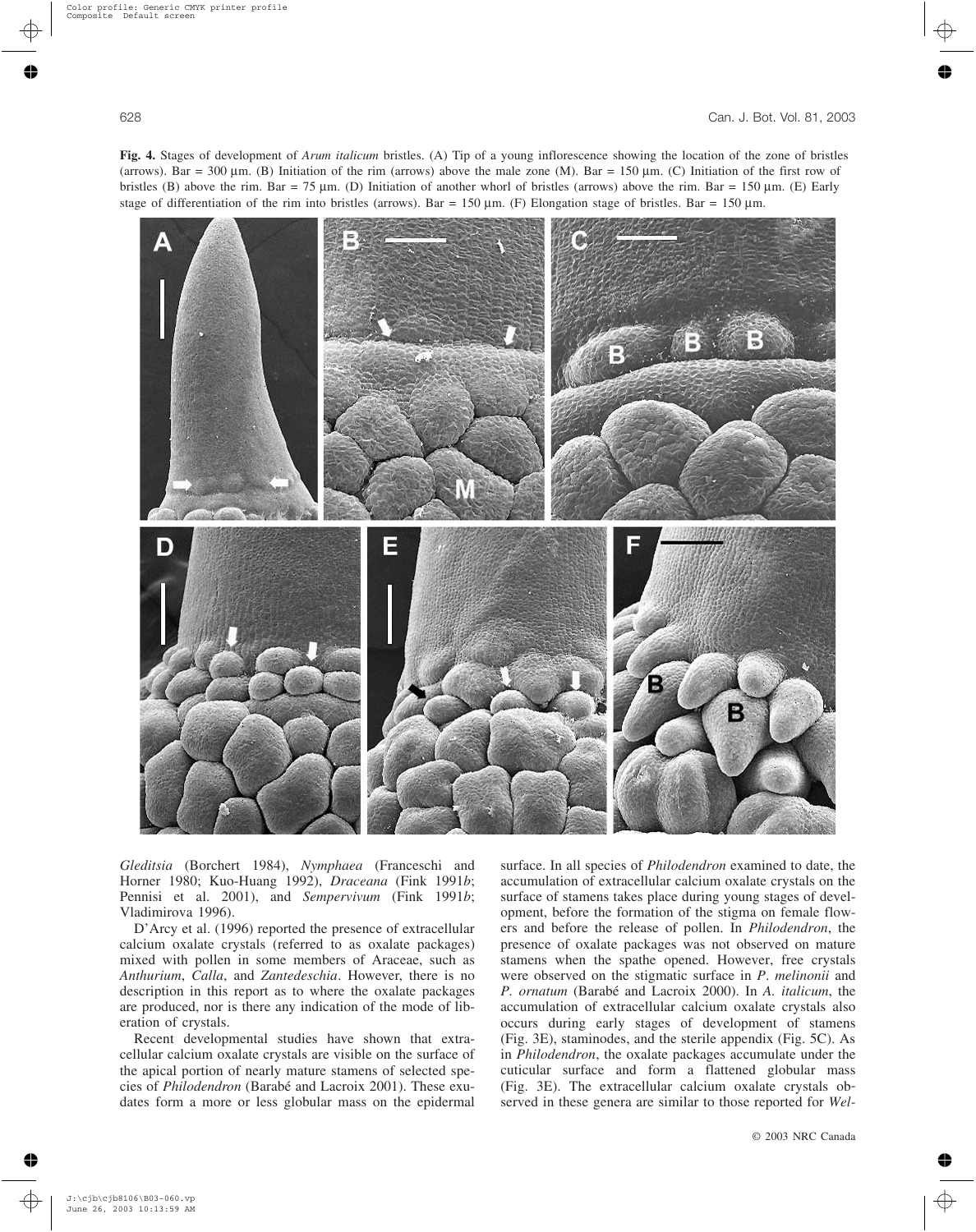**Fig. 5.** Morphology of a young *Arum italicum* appendix. (A) Arrow showing the separation between the appendix proper and the basal stipe portion. Bar = 750 µm. (B) Verrucose surface of the appendix. Bar = 300 µm. (C) Globular masses of calcium oxalate crystals (arrows) on the surface of a young appendix. Bar = 300  $\mu$ m. (D) High magnification of a mass of crystals. Bar = 30  $\mu$ m.



*witschia* (Scurfield et al. 1973) and *Tsuga* (Gambles and Dengler 1974). However, in the latter two cases, the crystals do not seem to be released in clusters.

In the genus *Stelis* (Orchidaceae), extracellular crystals have been interpreted as the product of pseudonectaries (Chase and Peacor 1987). Daumann (1930, 1970) reported the production of nectariferous fluid droplets by scales on the spadix of *A. italicum*. Based on our observations, we have not been able to relate the presence of extracellular crystals to a pseudonectary or stomata in *A. italicum*.

As noted by D'Arcy et al. (1996, p. 179), "...oxalate package bearing anthers are found in plants living under a wide range of environments...displaying a variety of forms...and facing a wide range of interactions...". This occurrence is also true of plants within the family Araceae where calcium oxalate packages are found in epiphytic (e.g., *Anthurium*), hemiepiphytic (e.g., *Philodendron*), or terrestrial plants (*Arum*, *Schismatoglottis*). Additionally, the production of extracellular calcium oxalate crystals in Araceae is not restricted to stamens. It also occurs, depending on the genera, on staminodes (e.g., *Schismatoglottis*, data not shown) or sterile appendices (*Arum*).

It is plausible to think that in Araceae, as is the case for

other families, the oxalate packages are a physiological consequence of the removal of oxalate that may otherwise accumulate in toxic quantities in the plant (Franceschi and Horner 1980). The calcium oxalate packages may also play a biotic role in inhibiting herbivory (Franceschi and Horner 1980) or enhancing pollination (D'Arcy et al. 1996). On the other hand, we know that aroid tissues contain large amounts of druses or raphides. In that context, the advantage of producing extracellular oxalate packages is not evident. In cases where extracellular crystals are produced at anther dehiscence (*Schismatoglottis*, unpublished results), we can hypothesize that oxalate crystals could be related to pollination by providing a visual signal or a scent interesting to insects (D'Arcy et al. 1996).

In *Arum* and *Philodendron*, the presence of extracellular calcium oxalate crystals does not appear to be related to a dehiscence mechanism. The crystals are exuded on the epidermal surface and are released during early stages of development, long before anther dehiscence and the formation of the stigma occur. The production of crystals therefore appears to be morphologically independent of anther dehiscence. However, it is also possible that released crystals could remain enclosed in the spathe until the dispersal of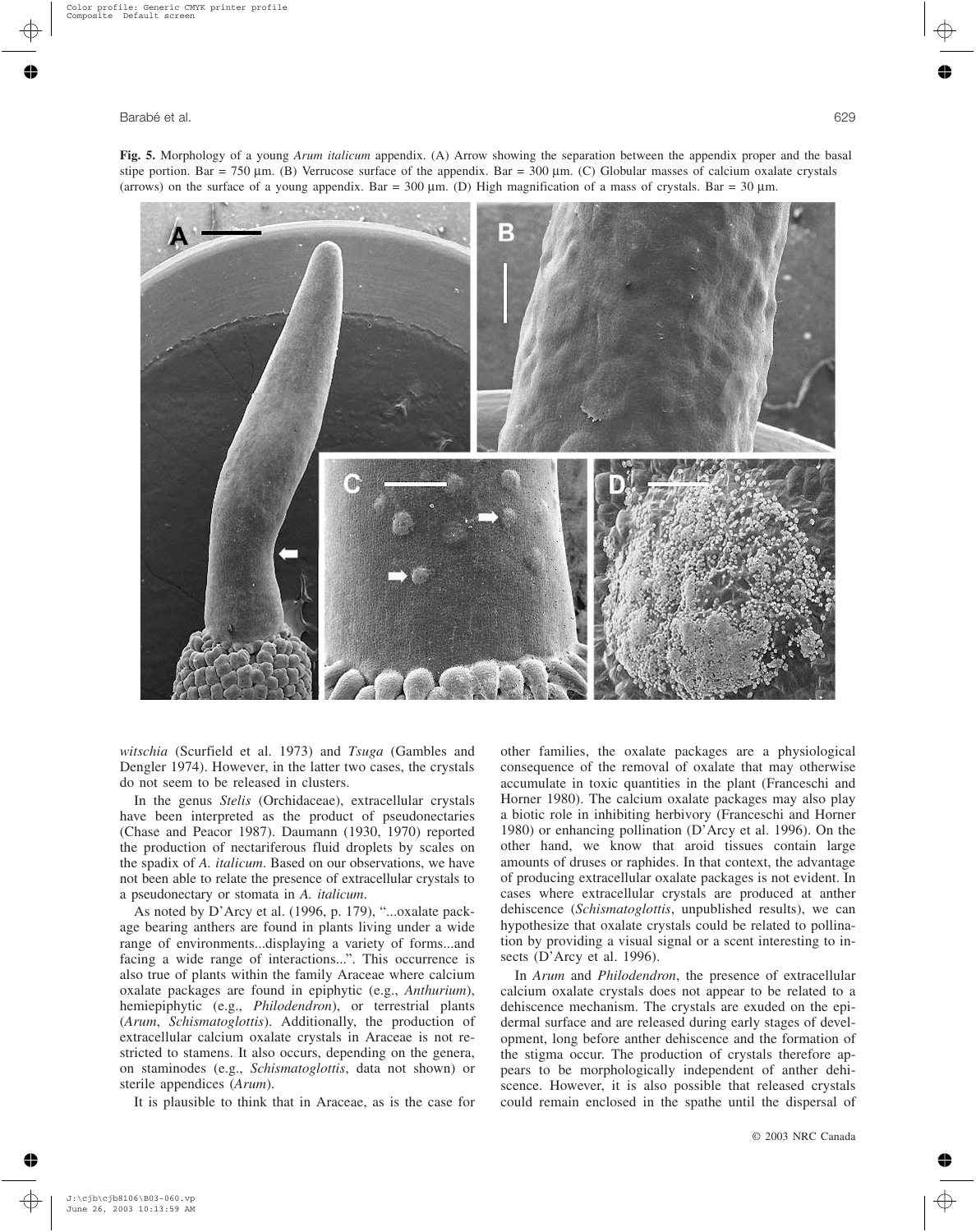pollen. Therefore, without testing for the presence of crystals mixed in pollen samples, an effective presence of oxalate packages during pollination cannot be dismissed.

#### **Development**

The development of sterile flowers in *Arum* is very different from that of female and male flowers. There are no atypical flowers that are morphologically intermediate between male and female flowers as in other genera of the subfamily Aroideae (e.g., *Cercestis*, *Philodendron*, *Schismatoglottis*). From a morphological point of view, the structure of the bristles in the inflorescences of *Arum* does not correspond to any type of atypical flowers (unisexual or bisexual) that have been analysed previously (Barabé et al. 2002*a*, 2002*b*). The particular developmental pathway of bristles in *Arum* appears to be already determined at the time of their initiation.

Floral development in *Arum* begs the following question: what is the morphological nature of the sterile flowers (bristles)? Boyce (1993) considered bristles located between the male and the female zone as pistillodes and those located above the male zone as staminodes. In different species of *Arum* (Boyce 1993), a morphological transition between typical female flowers and pistillodes can be observed. The overall morphology of transitional forms of bristles indicates that the sterile flowers located between the female and male zones could correspond to underdeveloped female flowers. However, we did not observe intermediate structures between typical stamens and staminodes or pistillodes. This is very different from what occurs in other genera with unisexual flowers (e.g., *Cercestis*, *Philodendron*, *Schismatoglottis*) where intermediate forms between typical stamens and female flowers occur frequently. This indicates that developmental constraints (genetic or physiological) experienced by the floral primordia in the intermediate zones are not exactly the same for all genera of Aroideae. Additionally, we did not observe any residual ovary or stigma on these structures as in atypical flowers of *Schismatoglottis* (D. Barabé et al., data not shown). The basal portion of both types of sterile flower in *Arum* is covered by meristematic structures that look like callus. The function of these particular structures is not known. However, this indicates a similar type of developmental potentiality between the bristle-like staminodes and the bristles-like pistillodes. Based on the corresponding morphological structure of the bristles, we can formulate the hypothesis that those located above and beyond the male zone have the same morphological nature. However, based on developmental morphology, it is not possible to determine with certainty in both cases if these atypical flowers correspond to aborted or modified female or male flowers.

A solution to this problem is to examine the anatomy of sterile appendices. In *Theriophonum infaustum* N.E. Br., another Aroideae, the bristles designated as neutral flowers located between the male zone and female zones are vascularized by a single unbranched vascular bundle, as in stamens (Sivadasan and Wilson 1997). Based on this similarity, Sivadasan and Wilson (1997) postulated that the neutral flowers represented aborted male flowers. If we apply this methodology to the sterile flowers of *Arum*, we can come up with clues as to the nature of the bristles. French (1986*b*) stated that in the seven *Arum* species he studied, including *A. italicum*, two to five bundles typically enter a stamen, but some fusion occurs close to the base, leaving only one to three bundles unbranched. Based on photographs published by Eckardt (1937, end plate 16), we can estimate that the ovary wall is vascularized by 11 or 12 vascular bundles. If the bristles correspond to underdeveloped female flowers, we should expect to count a similar number of bundles in them. The observation of cleared material (D. Barabé, data not shown) shows that the bristle-like staminodes of *A. italicum* are vascularized by one or two bundles (*n* = 4), and two or three bundles enter a bristle-like pistillode  $(n =$ 2). This indicates that the vascular pattern of bristle-like pistillodes is much closer to that of stamens than to that of pistils.

The hypothesis of a hormonal gradient was formulated to explain the presence of atypical bisexual flowers in the inflorescences of *Philodendron* (Barabé and Lacroix 2000; Barabé et al. 2000), *Cercestis* (Barabé and Bertrand 1996), and *Schismatoglottis* (D. Barabé et al., unpublished results). In *Arum*, however, there is no apparent gradient in the sterile zone located above the male zone. There is a discontinuous transition between the male zone, the sterile zone, and the appendix. The study of early stages of development of the inflorescence of *Arum* shows that the upper rows of bristles are completely separated from the male zone by a rim of tissue. At these stages, the floral zone of the inflorescence of *Arum* can be divided temporally and spatially into two morphogenetic portions: a basal part consisting of the female zone, the intermediate zone, and the male zone and an upper portion, which develops subsequently, with the sterile flowers located above the male zone. In the early stages of development (Fig. 2A), the transition between the different zones of the inflorescence is more or less abrupt and all the zones of the inflorescence appear to be in contact with each other (Fig. 2B). In fact, the visible morphological gradient between the male and female zones is related to the elongation of the intermediate zone during growth. It is plausible to assume that the presence of sterile flowers between the female and male zones is related to the existence of a morphogenetic gradient between the typical female flowers and male flowers (Barabé and Lacroix 2000; Barabé et al. 2000). The hormonal gradient in place during early stages of development will result in the appearance of a visible intermediate zone on mature structures.

The unique morphology of the inflorescence of *A. italicum* widens our knowledge of floral structures in the subfamily Aroideae. This study, in combination with previous work, shows that Araceae in general and the subfamily Aroideae in particular present a great diversity of developmental features relating to floral biology and a unique system for studying the transition of different floral types along the same inflorescence.

#### **Acknowledgements**

We would like to acknowledge Drs. Arthur Davis and Simon Mayo for their helpful comments on the manuscript. We are grateful to Jérôme Albre for helping with field collection. This research was supported in part by individual operating grants from the Natural Sciences and Engineering Research Council of Canada to D.B. and C.L.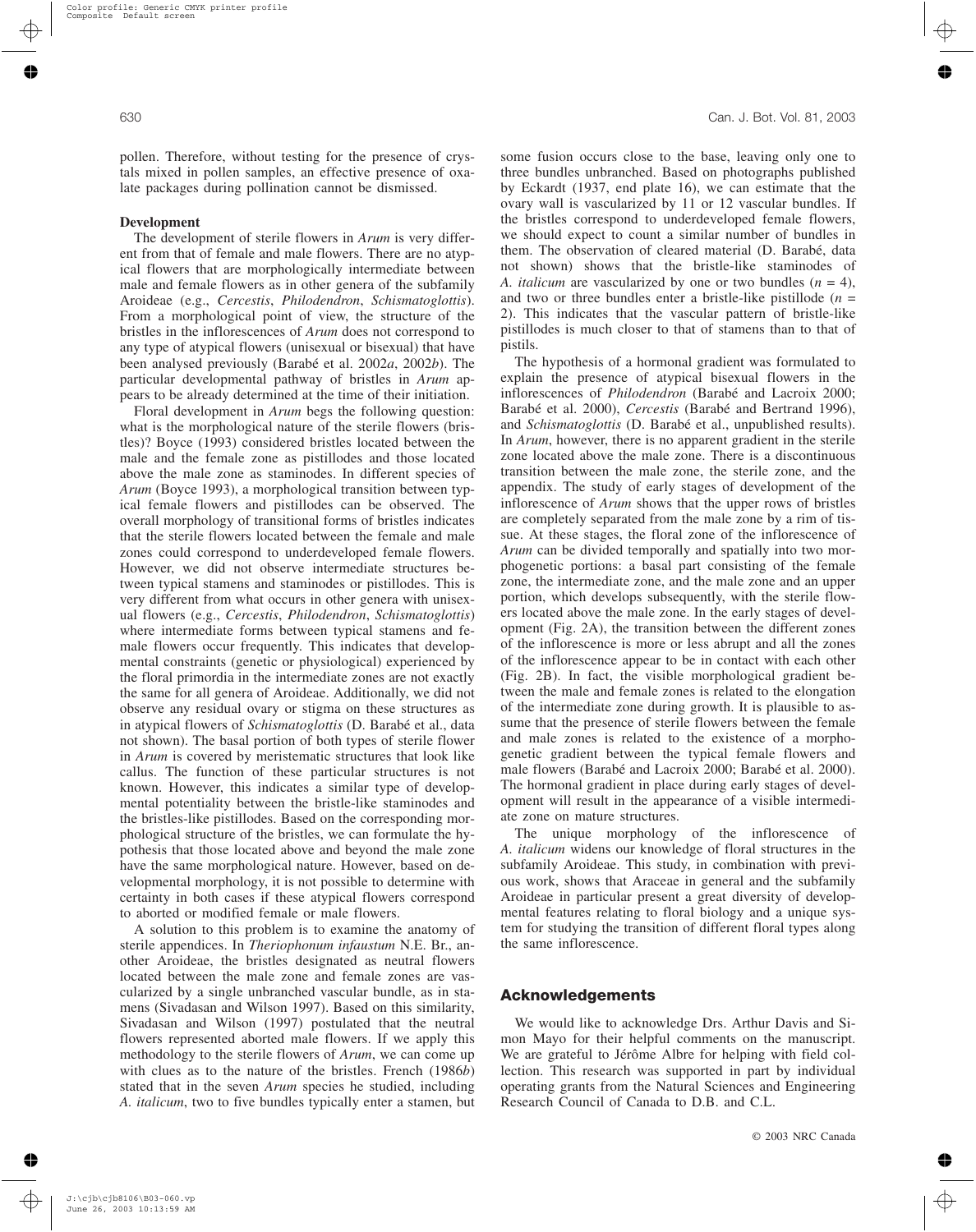## **References**

- Albre, J., Qulichini, A., and Gibernau, M. 2003. Pollination ecology of *Arum italicum* (Araceae). Bot. J. Linn. Soc. **141**: 205–214.
- Barabé, D., and Bertrand, C. 1996. Organogénie florale des genres *Culcasia* et *Cercestis* (Araceae). Can. J. Bot. **74**: 898–908.
- Barabé, D., and Forget, S. 1988. Anatomie des fleurs fertiles et stériles de *Zamioculcas* (Araceae). Bull. Mus. Nat. Hist. Nat. Paris 4e sér. Sect. B. Adansonia, **10**: 411–419.
- Barabé, D., and Lacroix, C. 1999. Homeosis, morphogenetic gradient and the determination of floral identity in the inflorescences of *Philodendron solimoesense* (Araceae). Plant Syst. Evol. **219**: 243–261.
- Barabé, D., and Lacroix, C. 2000. Homeosis in the flower of the Araceae: the case of *Philodendron melinonii* (Araceae). Ann. Bot. **86**: 479–491.
- Barabé, D., and Lacroix, C. 2001. The developmental floral morphology of *Montrichardia arborescens* (Araceae) revisited. Bot. J. Linn. Soc. **135**: 413–420.
- Barabé, D., Lacroix, C., and Jeune, B. 2000. Development of the inflorescence and flower of *Philodendron fragrantissimum* (Araceae): a qualitative and quantitative study. Can. J. Bot. **78**: 557–576.
- Barabé, D., Bruneau, A., Forest, F., and Lacroix, C. 2002*a*. The correlation between development of atypical bisexual flowers and phylogeny in the Aroideae (Araceae). Plant Syst. Evol. **232**: 1–19.
- Barabé, D., Lacroix, C., and Jeune, B. 2002*b*. Developmental morphology of normal and atypical flowers of *Philodendron insigne* (Araceae): a new case of homeosis. Can. J. Bot. **80**: 1160–1172.
- Barahona Carvajal, M.E. 1977. Estudio morphologico comparativo de las inflorescencias de dos especies de Araceae: *Anthurium denudatum* Engler y *Philodendron radiatum* Schot. Rev. Biol. Trop. **25**: 301–333.
- Berg, R.H. 1994. A calcium oxalate-secreting tissue in branchlets of the Casuarinaceae. Protoplasma, **183**: 29–36.
- Borchert, R. 1984. Functional anatomy of the calcium-excreting system of *Gleditsia tricanthos* L. Bot. Gaz. **145**: 474–482.
- Boubes, C., and Barabé, D. 1996. Développement des inflorescences et des fleurs du *Philodendron acutatum* (Araceae). Can. J. Bot. **74**: 909–918.
- Boyce, P. 1993. The genus *Arum*. A Kew Magazine Monograph. Royal Botanic Gardens, Kew, London, HMSO.
- Buzgó, M. 1994. Inflorescence development of *Pistia stratiotes* (Araceae). Bot. Jahrb. Syst. Pflanzengesch. Pflanzengeogr. **115**: 557–570**.**
- Carvell, W.N. 1989. Floral anatomy of the Pothoideae and Monsteroideae. (Araceae). Ph.D. thesis, Department of Botany, Miami University, Oxford, Ohio.
- Chase, M.W., and Peacor, D.R. 1987 Crystals of calcium oxalate hydrate on the perianth of *Stelis* SW. Lindleyana, **2**: 91–94.
- D'Arcy, W.G., Keating, R.C., and Buchmann, S.L. 1996. The calcium oxalate package or so-called resorption tissue in some angiosperm anthers. *In* The anther. Form, function and phylogeny. *Edited by* W.G. D'Arcy and R.C. Keating. Cambridge University Press, Cambridge, U.K. pp. 159–190.
- Daumann, E. 1930. Nektarabscheidung in der Blütenregion einiger Araceen. Zugleich ein Hinweis auf die Bargersche Methode. Planta, **12**: 38–48.
- Daumann, E. 1970. Das Blütennektarium der Monocotyledon unter besonderer Berücksichtigung seiner sytematischen und phylogenetischen Bedeutung. Feddes Repert. **80**: 463–590.
- Eckardt, T. 1937. Untersuchungen über Morphologie, Entwic-

klungsgeschichte und systematische Bedeutung des pseudomonomeren Gynoeceums. Nova Acta Leopold. **5**: 3–112.

- Engler, A., and Krause, K. 1912. Araceae–Philodendroideae– Philodendreae. *In* Das Planzenreich. Regni vegetabilis conspectus. IV. 23Da. Heft 55. *Edited by* A. Engler. Engelmann, Leipzig. Reprinted 1966 (J. Cramer). pp. 1–134.
- Eyde, R.H., Nicolson, D.H., and Sherwin, P. 1967. A survey of floral anatomy in Araceae. Am. J. Bot. **54**: 478–479.
- Fink, S. 1991*a*. Comparative microscopical studies on the patterns of calcium oxalate distribution in the needles of various conifer species. Bot. Acta, **104**: 306–315.
- Fink, S. 1991*b*. The morphological distribution of bound calcium in needles of Norway spruce [*Picea abies* (L.) Karst.]. New Phytol. **119**: 33–40.
- Franceschi, V.R., and Horner, H.T. 1980. Calcium oxalate crystals in plants. Bot. Rev. **46**: 361–427.
- French, J.C. 1985*a*. Patterns of endothecial wall thickenings in Araceae: subfamilies Pothoideae and Monsteroideae. Am. J. Bot. **72**: 472–486.
- French, J.C. 1985*b*. Patterns of endothecial wall thickenings in Araceae: subfamilies Calloideae, Lasioideae, and Philodendroideae. Bot. Gaz. **146**: 521–533.
- French, J.C. 1986*a*. Ovular vasculature of Araceae. Bot. Gaz. **147**: 478–495.
- French, J.C. 1986*b*. Patterns of stamen vasculature in the Araceae. Am. J. Bot. **73**: 434–449.
- Gambles, R.L., and Dengler, N.G. 1974. The leaf anatomy of hemlock, *Tsuga canadensis*. Can. J. Bot. **52**: 1049–1056.
- Garty, J., Kunin, P., Delarea, J., and Weiner, S. 2002. Plant Cell Environ. **25**: 1591–1604.
- Hotta, M. 1971. Study of the family Araceae: general remarks. Jpn. J. Bot. **20**: 269–310.
- Kuo-Huang, L. 1992. Ultrastructural study on the development of crystal-forming sclereids in *Nymphaea tetragona*. Taiwania, **37**: 104–113.
- Mayo, S.J. 1986. Systematics of *Philodendron* Schott (Araceae) with special reference to inflorescence characters. Ph.D. thesis, Department of Botany, University of Reading, Reading, U.K.
- Mayo, S.J. 1989. Observations of gynoecial structure in *Philodendron* (Araceae). Bot. J. Linn. Soc. **100**: 139–172.
- Mayo, S.J., Bogner, J., and Boyce, P.C. 1997. The genera of Araceae. Royal Botanic Gardens, Kew, London.
- Méndez, M. 1998. Modification of phenotypic and functional gender in the monoecious *Arum italicum* (Araceae). Am. J. Bot. **85**: 225–234.
- Méndez, M. 1999. Effects of sexual reproduction on growth and vegetative propagation in the perennial geophyte *Arum italicum* (Araceae). Plant Biol. **1**: 115–120.
- Méndez, M. 2001. Sexual mass allocation in species with inflorescences as pollination units: a comparison between *Arum italicum* and *Arisaema* (Araceae). Am. J. Bot. **88**: 1781–1785.
- Méndez, M., and Díaz, A. 2001. Flowering dynamics in *Arum italicum* (Araceae): relative role of inflorescence traits, flowering synchrony, and pollination context on fruit initiation. Am. J. Bot. **88**: 1774–1780.
- Nougarède, A., and Rondet, P. 1981. Fonctionnement sympodial continu et multiplication végétative chez l'*Arum italicum*. Can. J. Bot. **59**: 238–250.
- Oladele, F.A. 1982. Development of the crystalliferous cuticule of *Chamaecyparis lawsoniana* (A. Murr.) Parl. (Cupressaceae). Bot. J. Linn. Soc. **84**: 273–288.
- Pennisi, S.V., McConnell, D.B., Gower, L.B., Kane, M.E., and Lucansky, T. 2001. Periplasmic cuticular calcium oxalate crystal deposition in *Dracaena sanderiana*. New Phytol. **149**: 209–218.